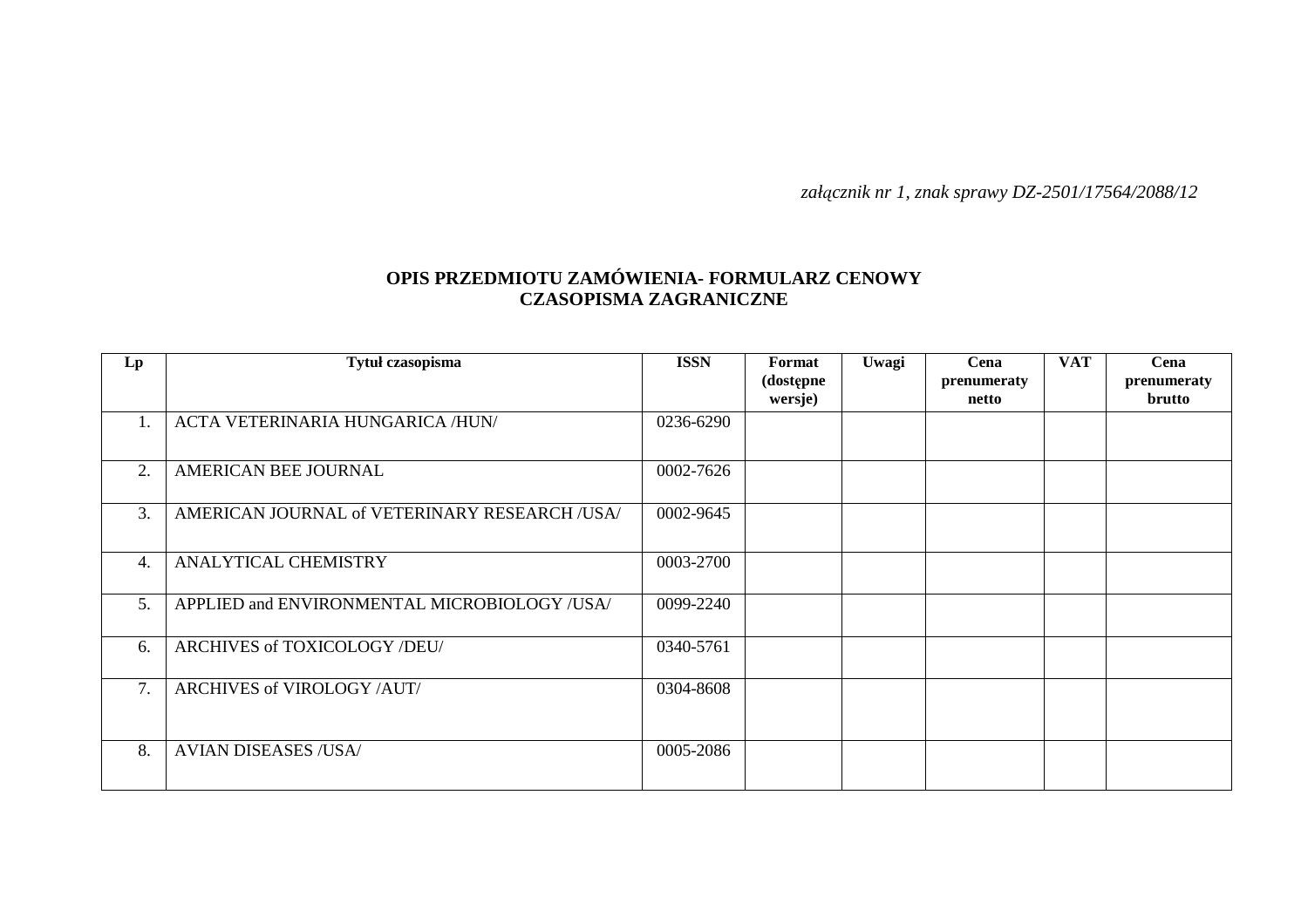| 9.  | <b>AVIAN PATHOLOGY /GBR/</b>                                                               | 0307-9457 | $+$ online |  |  |
|-----|--------------------------------------------------------------------------------------------|-----------|------------|--|--|
|     |                                                                                            |           |            |  |  |
| 10. | BASIC and CLINICAL PHARMACOLOGY and TOXICOLOGY<br>/DNK/                                    | 1742-7835 |            |  |  |
| 11. | <b>TIERARZTLICHE</b><br><b>BERLINER</b><br><b>MUNCHENER</b><br>und<br><b>WOCHENSCHRIFT</b> | 0005-9366 |            |  |  |
| 12. | BULLETIN of ENVIRONMENTAL CONTAMINATION and<br><b>TOXICOLOGY /DEU/</b>                     | 0007-4861 |            |  |  |
| 13. | BULLETIN of the EUROPEAN ASSOCIATION of FISH<br><b>PATHOLOGISTS</b>                        | 0108-0288 |            |  |  |
| 14. | CANADIAN VETERINARY JOURNAL. /CAN/                                                         | 0008-5286 |            |  |  |
| 15. | COMPARATIVE IMMUNOLOGY MICROBIOLOGY<br>and<br><b>INFECTIOUS DISEASES</b>                   | 0147-9571 |            |  |  |
| 16. | DISEASES of AQUATIC ORGANISMS                                                              | 0177-5103 |            |  |  |
|     | 17. EQUINE VETERINARY JOURNAL<br>$/GBR/$ +EQUINE<br>VETERINARY EDU- CATION / cena wspólna  | 0425-1644 |            |  |  |
| 18. | FOOD ADDITIVES & CONTAMINATS (Parts A and B)                                               | 0265-203X | $+$ online |  |  |
| 19. | <b>INFECTION and IMMUNITY /USA/</b>                                                        | 0019-9567 |            |  |  |
| 20. | INTERNATIONAL JOURNAL OF FOOD MICROBIOLOGY                                                 | 0168-1605 |            |  |  |
| 21. | <b>INSIDE LABORATORY MANAGEMENT /USA/</b>                                                  | 1092-2059 |            |  |  |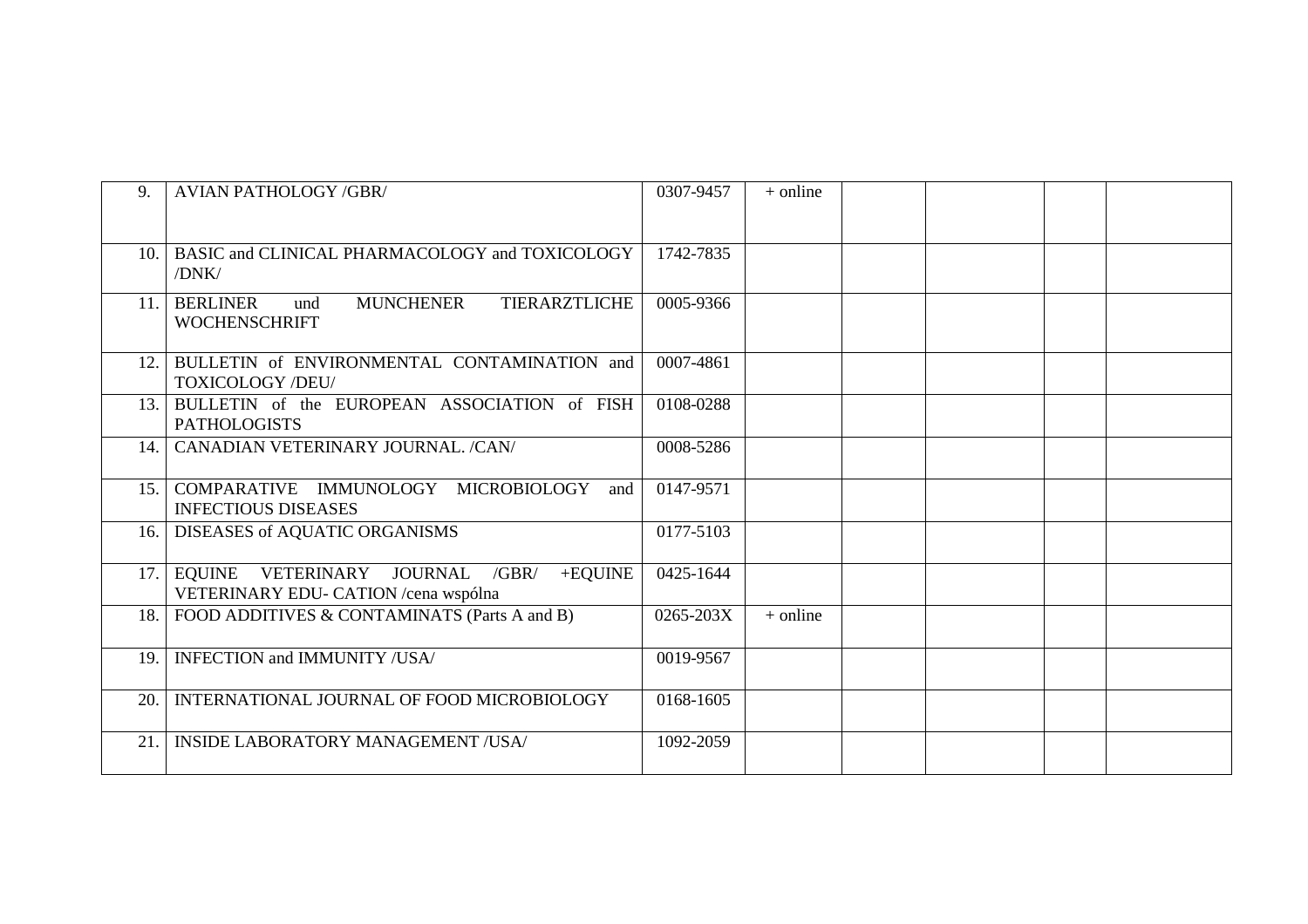| 22. | JOURNAL of AGRICULTURE AND FOOD CHEMISTRY                               | 0021-8561 |                 |  |  |
|-----|-------------------------------------------------------------------------|-----------|-----------------|--|--|
| 23. | JOURNAL of AOAC INTERNATIONAL /USA/                                     | 1060-3271 |                 |  |  |
| 24. | JOURNAL of APICULTURE RESEARCH and BEE WORLD                            | 0021-8839 | tylko<br>online |  |  |
| 25. | JOURNAL of APPLIED MICROBIOLOGY (+Letters) //USA/                       | 1364-5072 |                 |  |  |
| 26. | JOURNAL of CLINICAL MICROBIOLOGY /USA/                                  | 0095-1137 |                 |  |  |
| 27. | JOURNAL of DAIRY SCIENCE /USA/                                          | 0022-0302 |                 |  |  |
| 28. | JOURNAL of FISH DISEASES /GBR/                                          | 0140-7775 |                 |  |  |
| 29. | JOURNAL of FOOD PROTECTION                                              | 0362-028X |                 |  |  |
| 30. | JOURNAL of the AMERICAN VETERINARY MEDICAL<br>ASSOCIATION /USA/ (JAVMA) | 0003-1488 |                 |  |  |
| 31. | The JOURNAL of PARASITOLOGY                                             | 0022-3395 |                 |  |  |
| 32. | JOURNAL of TRACE ELEMENTS in MEDICINE and<br><b>BIOLOGY</b>             | 0946-672X |                 |  |  |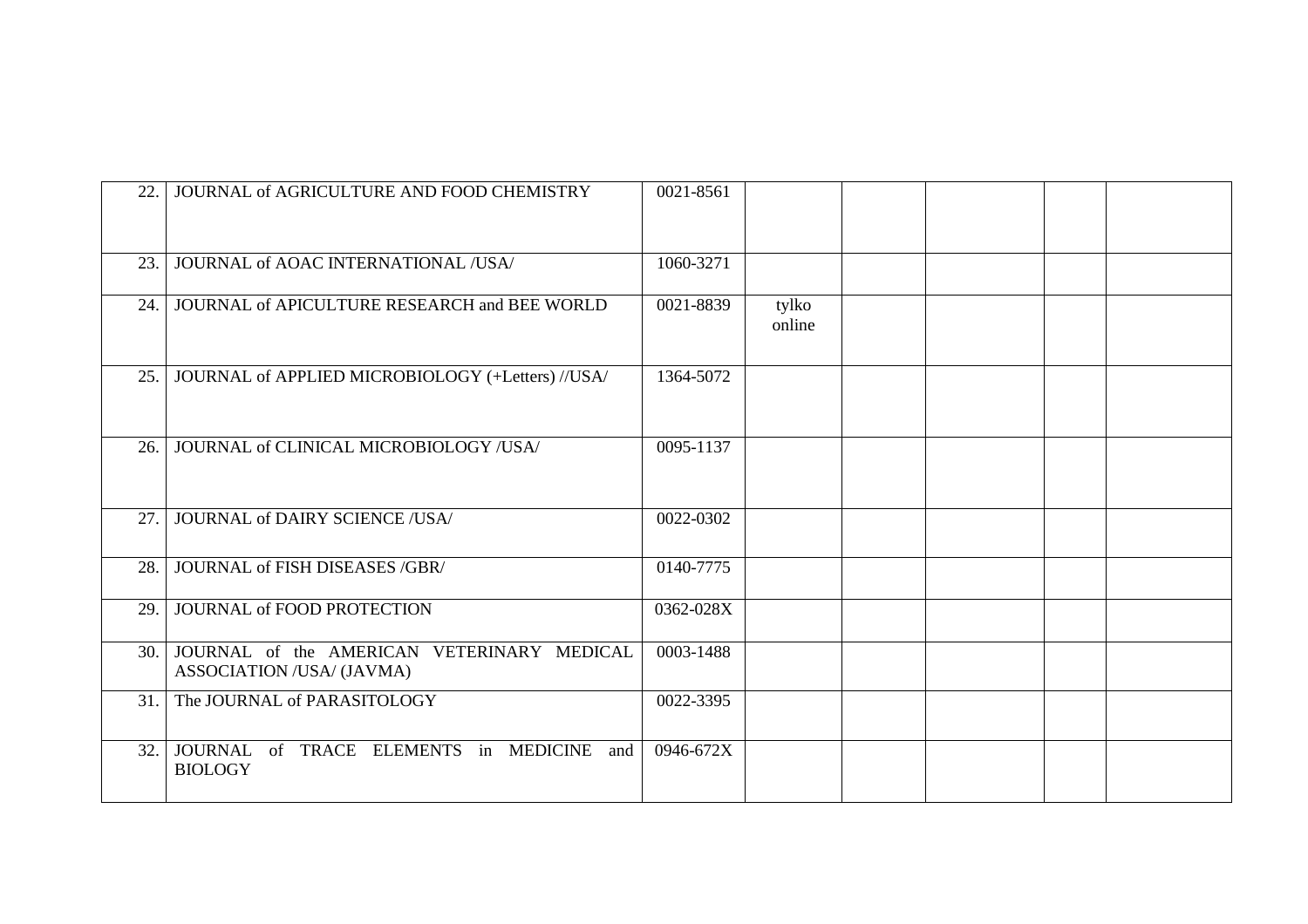| 33.  | JOURNAL of VETERINARY DIAGNOSTIC INVESTIGATION<br>/USA/                  | 1040-6387 |                 |  |  |
|------|--------------------------------------------------------------------------|-----------|-----------------|--|--|
| 34.  | JOURNAL of VETERINARY MEDICAL SCIENCE /JPN/                              | 0916-7250 |                 |  |  |
| 35.1 | VETERINARY<br><b>JOURNAL</b><br>of<br>PHARMACOLOGY<br>THERAPEUTICS /GBR/ | 0140-7783 |                 |  |  |
| 36.1 | JOURNAL of VIROLOGY /USA/                                                | 0022-538X |                 |  |  |
| 37.  | <b>JOURNAL of WILDLIFE DISEASES</b>                                      | 0090-3558 |                 |  |  |
|      | 38. The NEW ENGLAND JOURNAL of MEDICINE                                  | 0028-4793 | tylko<br>online |  |  |
| 39.  | OIE REVUE SCIENTIFIQUE / FRA/                                            | 0253-1933 |                 |  |  |
| 40.  | PIG JOURNAL /GBR/                                                        | 1352-9749 |                 |  |  |
| 41.  | POULTRY SCIENCE /USA/                                                    | 0032-5791 |                 |  |  |
| 42.  | JOURNAL of APPLIED POULTRY RESEARCH                                      | 1056-6171 |                 |  |  |
| 43.  | REVIEWS of ENVIRONMENTAL CONTAMINATION and<br>TOXICOLOGY /DEU/           | 0179-5953 |                 |  |  |
| 44.  | <b>RESEARCH in MICROBIOLOGY</b>                                          | 0923-2508 |                 |  |  |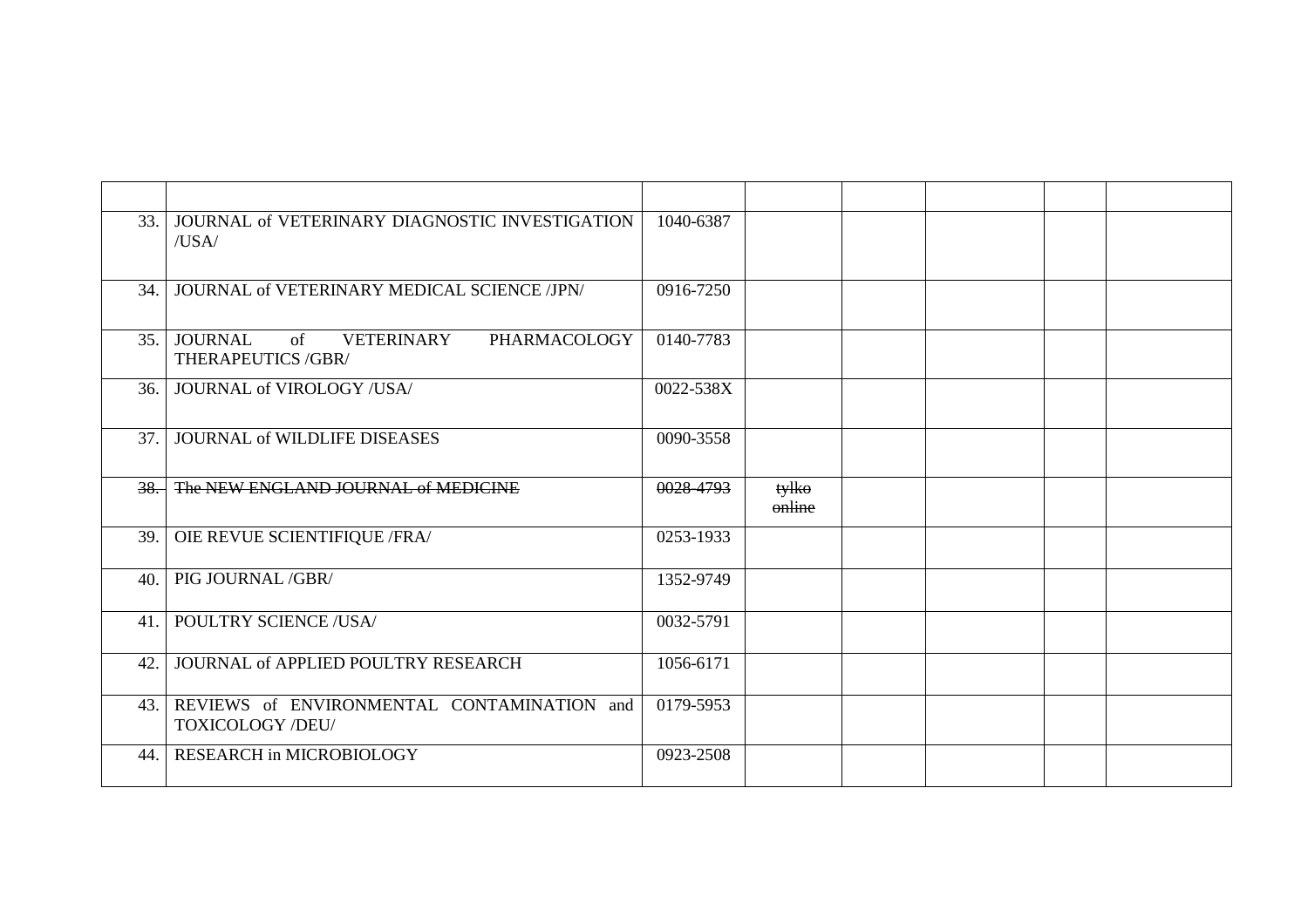| 45.  | RESEARCH in VETERINATY SCIENCE /GBR/       | 0034-5288 |  |  |  |
|------|--------------------------------------------|-----------|--|--|--|
| 46.  | SCHWEIZER ARCHIV fur TIERHEILKUNDE /CHE/   | 0036-7281 |  |  |  |
| 47.  | THERIOGENOLOGY                             | 0093-691X |  |  |  |
| 48.  | TIERARZTLICHE UMSCHAU /DEU/                | 0049-3864 |  |  |  |
| 49.  | <b>TRANSBOUNDARY and EMERGING DISEASES</b> | 1865-1674 |  |  |  |
| 50.  | VACCINE /GBR/                              | 0264-410X |  |  |  |
| 51.1 | VETERINARY IMMUNOLOGY and IMMUNOPATHOLOGY  | 0165-2427 |  |  |  |
| 52.  | The VETERINARY JOURNAL                     | 1090-0233 |  |  |  |
| 53.  | VETERINARY MICROBIOLOGY                    | 0378-1135 |  |  |  |
| 54.  | <b>VETERINARY MEDICINE /USA/</b>           | 8750-7943 |  |  |  |